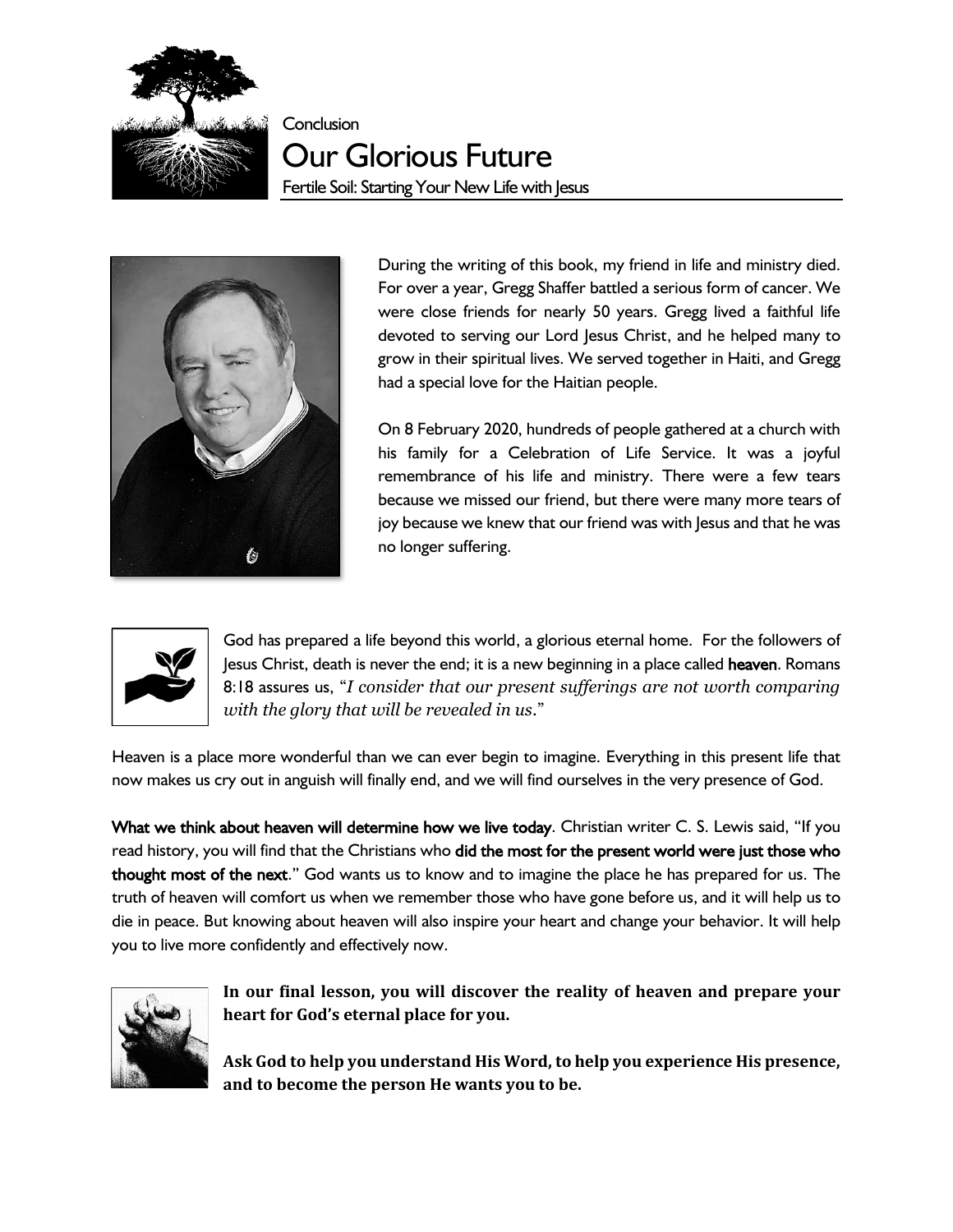Before we study what the Bible says, think about what many people in Haiti believe about life after death? Write those thoughts in the space provided.

What is heaven like? The mysteries of heaven and our life with Christ are beyond human comprehension, but God has revealed the glory prepared for us in His written word and by His Spirit.

*As it is written: "What no eye has seen, what no ear has heard, and what no human mind has conceived"—the things God has prepared for those who love him—these are the things God has revealed to us by his Spirit* (*1 Corinthians 2:9*).

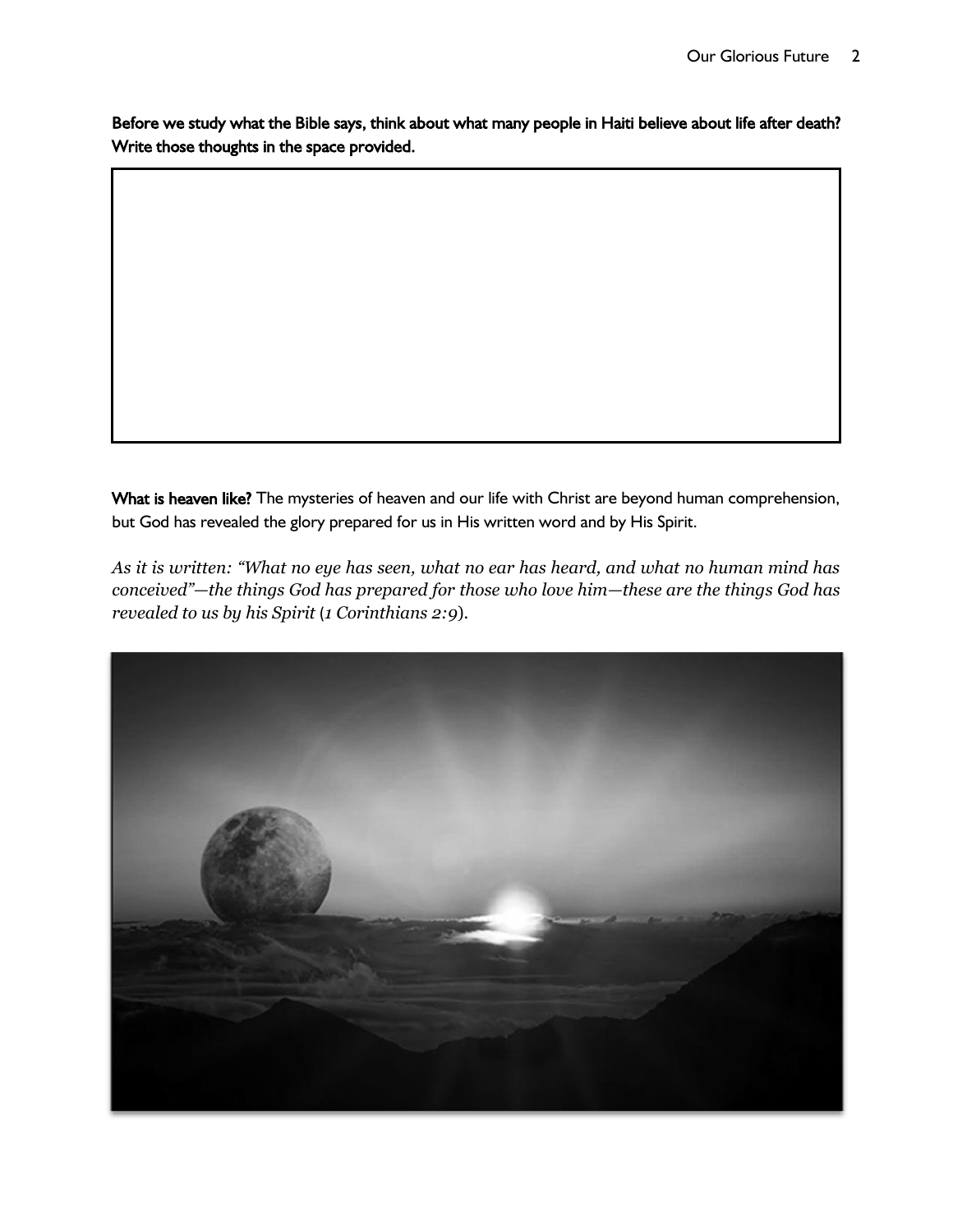

From the beginning until the end, the Bible uses the word "heaven" more than 600 times. Jesus mentioned it 70 times in the book of Matthew. To better understand the mysteries of heaven, read the following Scriptures and respond to the questions.

# 1. HEAVEN IS GOD'S PROMISE TO YOU

Jesus proclaimed, "*I am the resurrection and the life; he who believes in me, though he die, yet shall he live, and whoever lives and believes in me shall never die. Do you believe this*?" (*John 11:25-26 RSV*).

What is the promise that Jesus gives to those who believe in Him?



*Praise be to the God and Father of our Lord Jesus Christ! In his great mercy he has given us new birth into a living hope through the resurrection of Jesus Christ from the dead, and into an inheritance that can never perish, spoil or fade. This inheritance is kept in heaven for you, who through faith are shielded by God's power until the coming of the salvation that is ready to be revealed in the last time. In all this you greatly rejoice, though now for a little while you may have had to suffer grief in all kinds of trials. These have come so that the proven genuineness of your faith—of greater worth than gold, which perishes even though refined by fire—may result in praise, glory and honor when Jesus Christ is revealed. Though you have not seen him, you love him; and even though you do not see him now, you believe in him and are filled with an inexpressible and glorious joy, for you are receiving the end result of your faith, the salvation of your souls* (*1 Peter 1:3-9*).

God's great mercy has given us a new birth into a living hope through

What is an inheritance?

Another name for an inheritance is "birthright." Where is your "birthright" kept \_\_\_\_\_\_\_\_\_\_\_\_\_\_\_\_\_?

Though you suffer many kinds of trials, now, how will God reward your faith?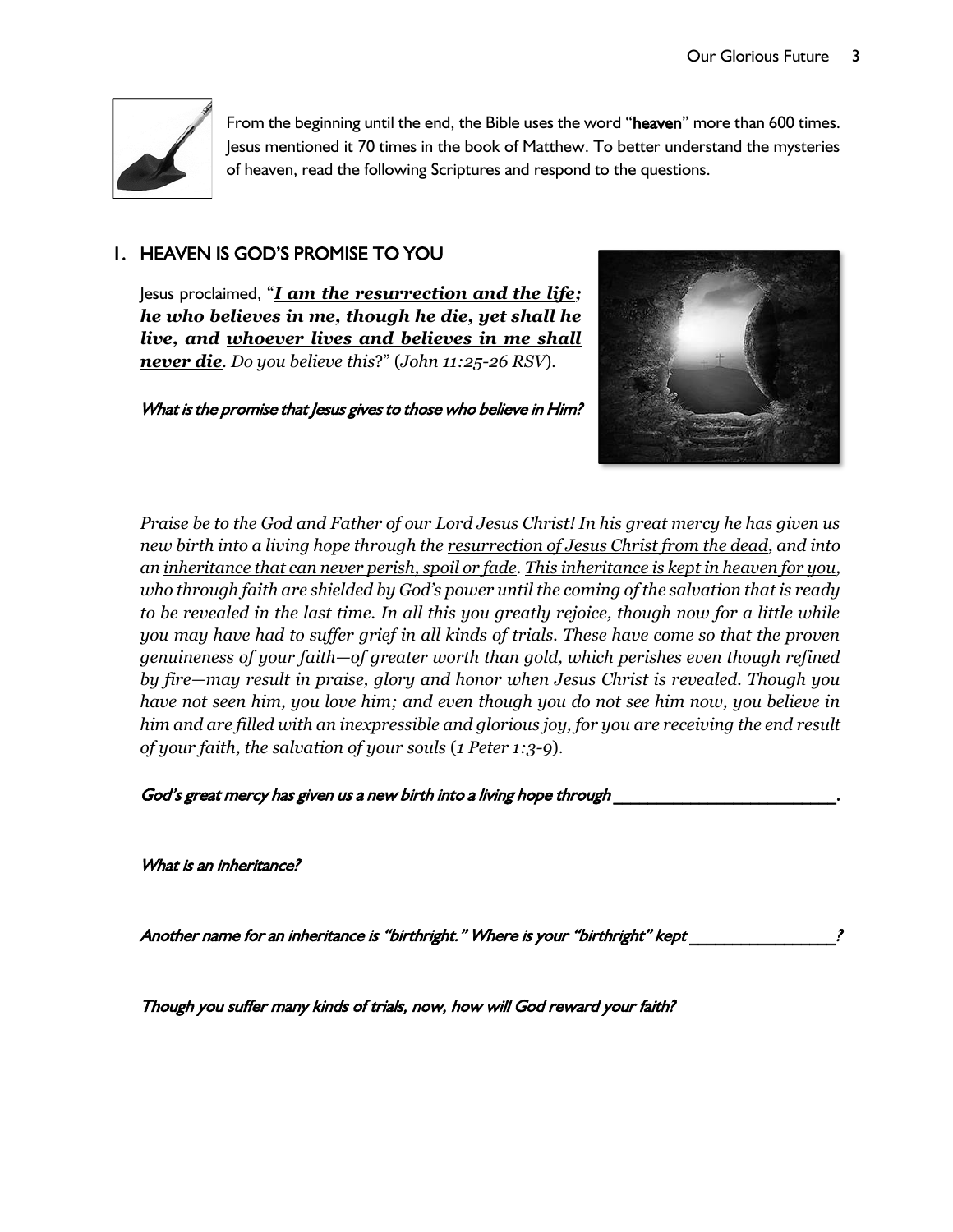## 2. HEAVEN IS A REAL PLACE THAT JESUS HAS PREPARED FOR YOU

On the night before His death, Jesus told His disciples, **"***Do not let your hearts be troubled. You believe in God; believe also in me. My Father's house has many rooms; if that were not so, would I have told you that I am going there to prepare a place for you? And if I go and prepare a place for you, I will come back and take you to be with me that you also may be where I am***"** (*John 14:1-3*).



#### Jesus promised:

- 1)
- 2)

How does that give you hope?

## 3. HEAVEN IS A GLORIOUS PLACE AND YOU WILL BE WITH GOD

*Then I saw "a new heaven and a new earth," for the first heaven and the first earth had passed away, and there was no longer any sea. I saw the Holy City, the new Jerusalem, coming down out of heaven from God, prepared as a bride beautifully dressed for her husband. And I heard a loud voice from the throne saying, "Look! God's dwelling place is now among the people, and he will dwell with them. They will be his people, and God himself will be with them and be their* 



*God. 'He will wipe every tear from their eyes. There will be no more death' or mourning or crying or pain, for the old order of things has passed away."*

*He who was seated on the throne said, "I am making everything new!" Then he said, "Write this down, for these words are trustworthy and true.*"

*He said to me: "It is done. I am the Alpha and the Omega, the Beginning and the End. To the thirsty I will give water without cost from the spring of the water of life. Those who are victorious will inherit all this, and I will be their God and they will be my children* (*Revelation 21:1-7*).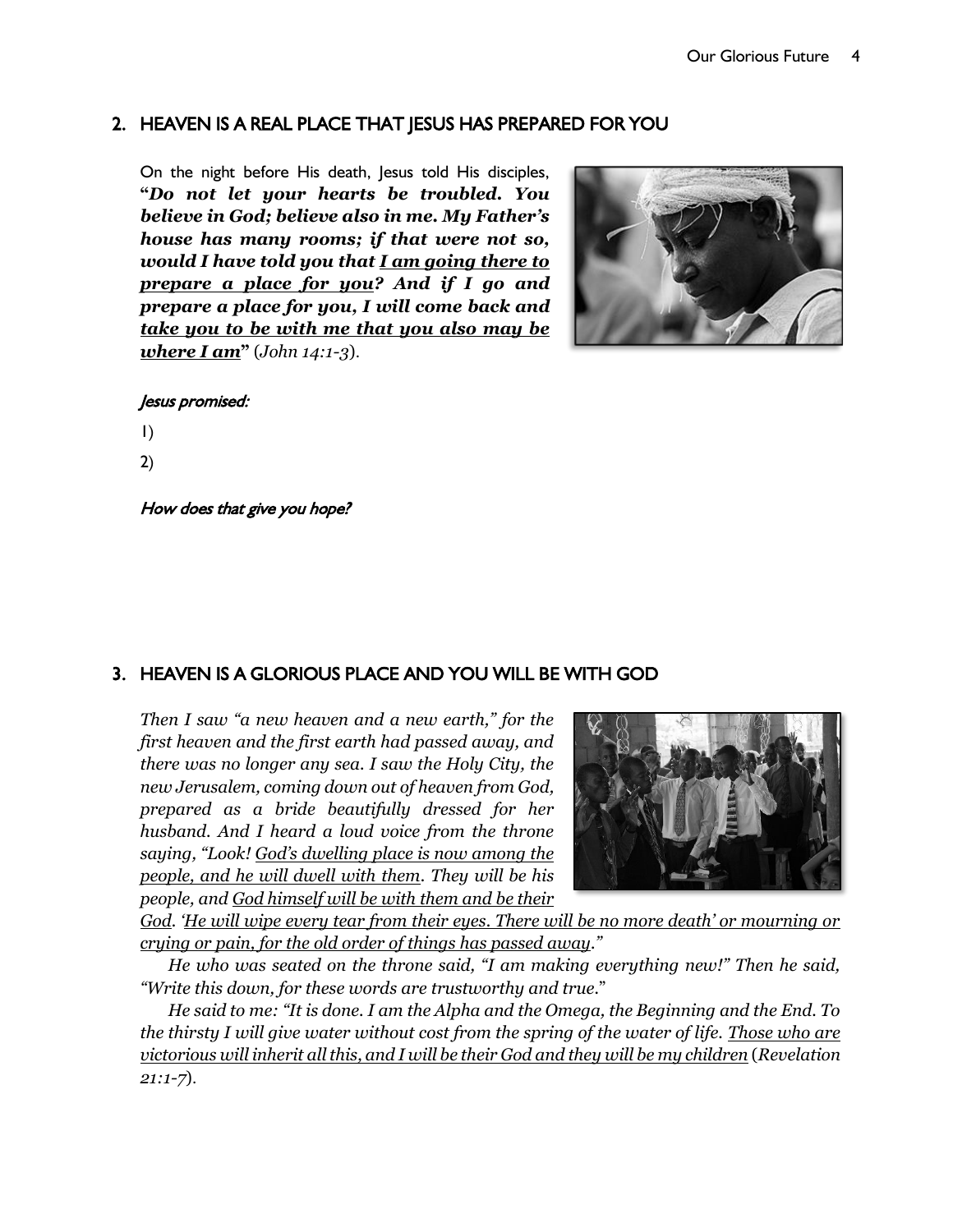#### What do these promises mean to you?

- 1) *"God's dwelling place is among His people and God will be with them?"*
- 2) *"They will be his people, and God himself will be with them and be their God."*
- 3) *"He will wipe every tear from their eyes. There will be no more death or mourning or crying or pain, for the old order of things has passed away."*
- 4) *"Those who are victorious will inherit all this, and I will be their God and they will be my children."*

## 4. IN HEAVEN, YOU WILL SEE JESUS

*For now we see only a reflection as in a mirror; then we shall see face to face. Now I know in part; then I shall know fully, even as I am fully known* (*1 Corinthians 13:12*).

*Dear friends, now we are children of God, and what we will be has not yet been made known. But we know that when Christ appears, we shall be like him, for we shall see him as he is. All who have this hope in him purify themselves, just as he is pure* (*1 John 3:2-3*).

When Christ appears, who will we be like  $\mathcal{C}$ 



Knowing that someday you will see Jesus, how does that strengthen your faith?

Knowing that you will be like Jesus and see Him, what must you do now? How does this verse help you understand how you must live? "*Blessed are the pure in heart, for they will see God*" (*Matthew 5:8*).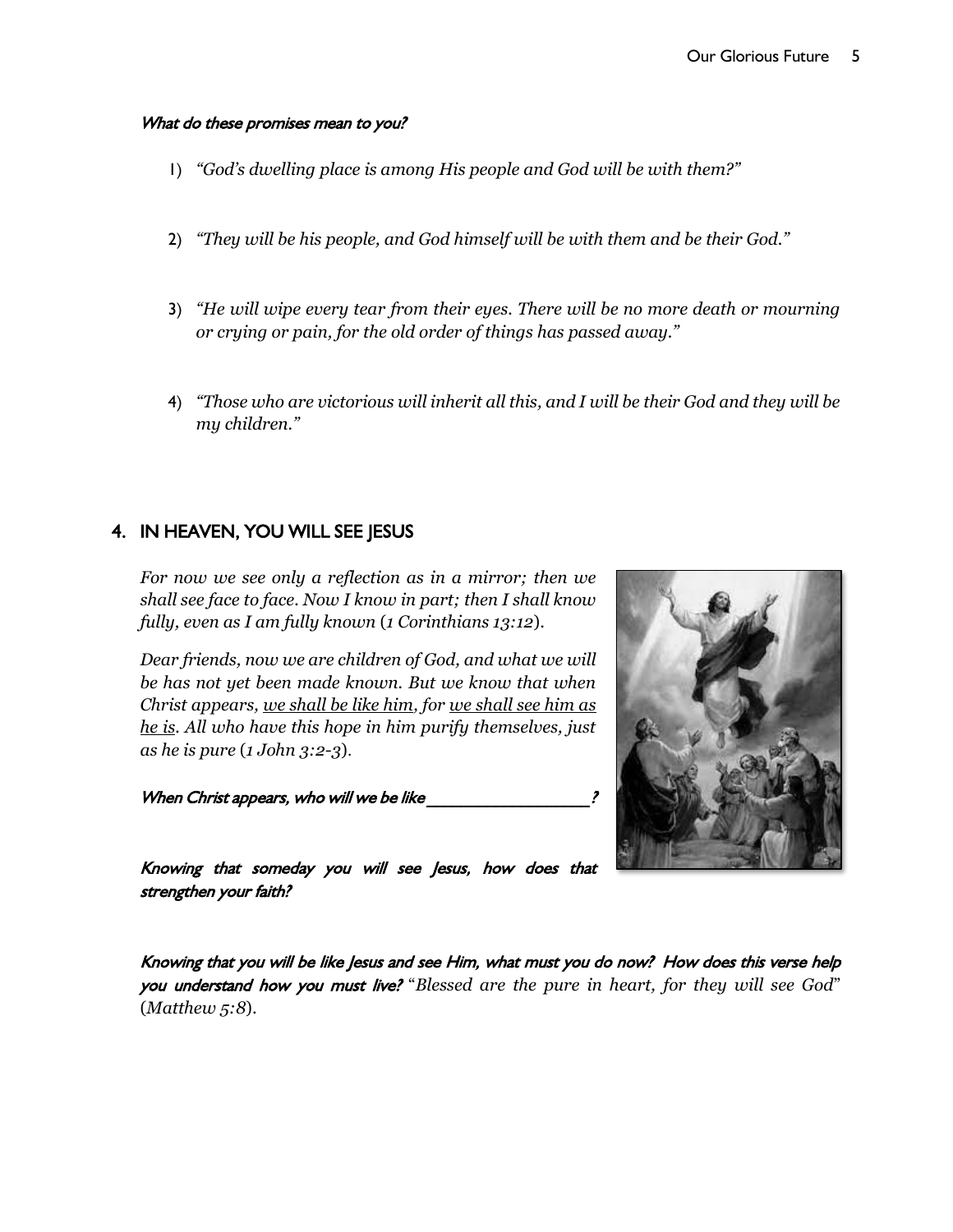# 5. YOU WILL HAVE A NEW BODY IN HEAVEN

*Our citizenship is in heaven. And we eagerly await a Savior from there, the Lord Jesus Christ, who, by the power that enables him to bring everything under his control, will transform our lowly bodies so that they will be like his glorious body* (*Philippians 3:20-21*).

*For we know that if the earthly tent we live in is destroyed, we have a building from God, an eternal house in heaven, not built by human hands. Meanwhile we groan, longing to be clothed instead with our heavenly dwelling, because* 



*when we are clothed, we will not be found naked. For while we are in this tent, we groan and are burdened, because we do not wish to be unclothed but to be clothed instead with our heavenly dwelling, so that what is mortal may be swallowed up by life. Now the one who has fashioned us for this very purpose is God, who has given us the Spirit as a deposit, guaranteeing what is to come* (*2 Corinthians 5:1-5*).

#### Where is our true citizenship?

How will our bodies be transformed?

How has God guaranteed what is to come?

How can this vision of the future transform your daily living?



On page 2, you wrote what many people in Haiti think about life after death. Look again at what you wrote. Now that you have studied what the Bible teaches, how is it different from what so many believe?

In Haiti, many people live in fear. They fear that the slightest deviation from strict rules that govern behavior, failing to make the proper sacrifices, or the smallest lapse in observation could cause eternal harm. Many make

enormous personal sacrifices to successfully remove one's spirit from the body and to transport it from this life to another. Vodou teaches that when a person dies, the spirit must go through a series of stages and be subjected to a succession of ceremonies before reaching its final resting place. Some fear that spirits might inflict vengeance on the soul of their family.

God does not want you to live in fear because Jesus has secured your future with Him.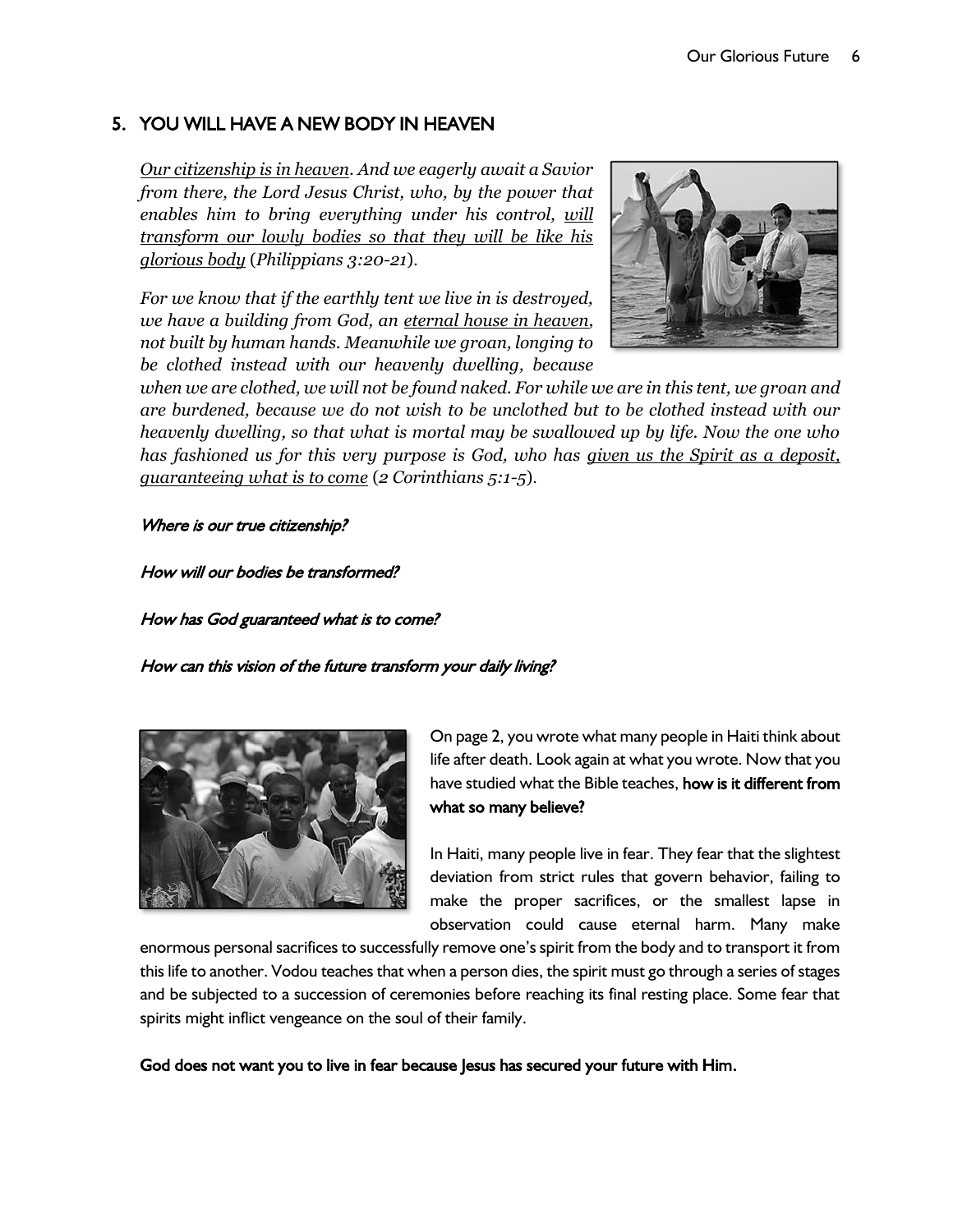*This is how love is made complete among us so that we will have confidence on the day of judgment: In this world we are like Jesus. There is no fear in love. But perfect love drives out fear, because fear has to do with punishment. The one who fears is not made perfect in love. We love because he first loved us* (*1 John 4:17-19*).

# MEDITATING ON OUR GLORIOUS FUTURE



What you think about heaven will determine how you live today.

Jesus said, "*Do not store up for yourselves treasures on earth, where moths and vermin destroy, and where thieves break in and steal. But store up for yourselves treasures in heaven, where moths and vermin do not destroy, and where thieves do not break in and steal. For where your treasure is, there your heart will be also*" (*Matthew 6:19-21*).

*Therefore we do not lose heart. Though outwardly we are wasting away, yet inwardly we are being renewed day by day. For our light and momentary troubles are achieving for us an eternal glory that far outweighs them all. So we fix our eyes not on what is seen, but on what is unseen, since what is seen is temporary, but what is unseen is eternal* (*2 Corinthians 4:16-18*).

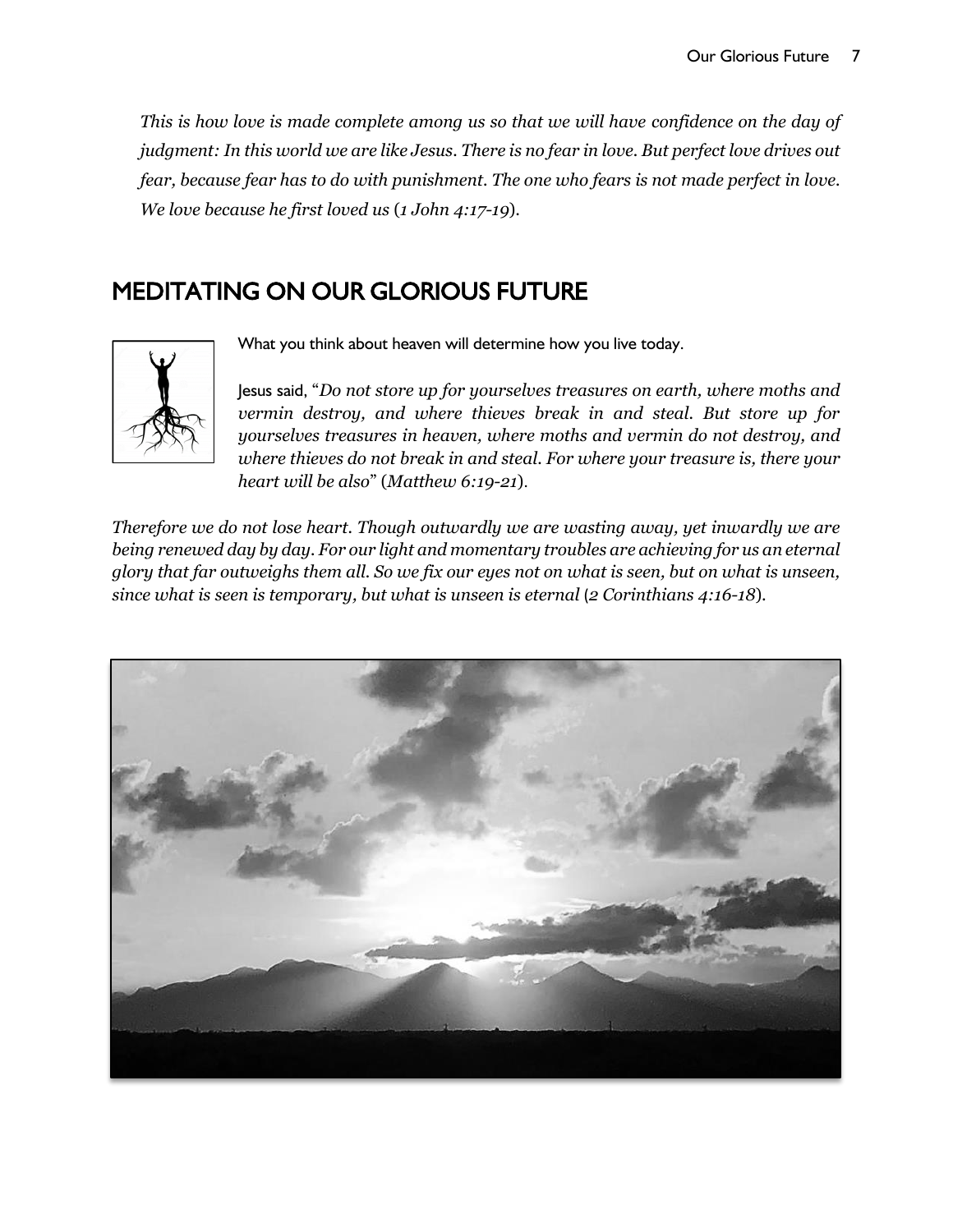# MEDITATION ACTIVITY

God has prepared a place beyond this world, a glorious eternal home for everyone who loves Him. It is a place beyond this world, beyond what is seen.

**Take some quiet reflection time to meditate on God's promises to you. Begin by looking up to the heavens beyond the earth. Consider what you have studied. Consider that the Creator has created an eternal home for you.**

**Below are five promises that God has made to you. Carefully meditate on each promise. Thank God for each promise.**

- *Whoever believes in me, will live and never die.*
- *I am going there to prepare a place for you, and I will come back and take you to be with me that you also may be where I am.*
- *I will wipe every tear. There will be no more death or mourning or crying or pain. Never again will you hunger; never again will you thirst. The sun will not beat down on you, I will lead you to springs of living water.*
- *I will be your God, and you will be My children.*
- *I will transform your lowly bodies so that they will be like My glorious body, and you will see Me as I am.*

**In the space below, write your thoughts about heaven and any commitments that you need to make to God.**



.<br>T  $\overline{\phantom{a}}$ 

> **To conclude our study, take time to pray. Thank God for His promises and the rewards. Ask God to help you faithfully live for Him and to honor your commitments to Him.**